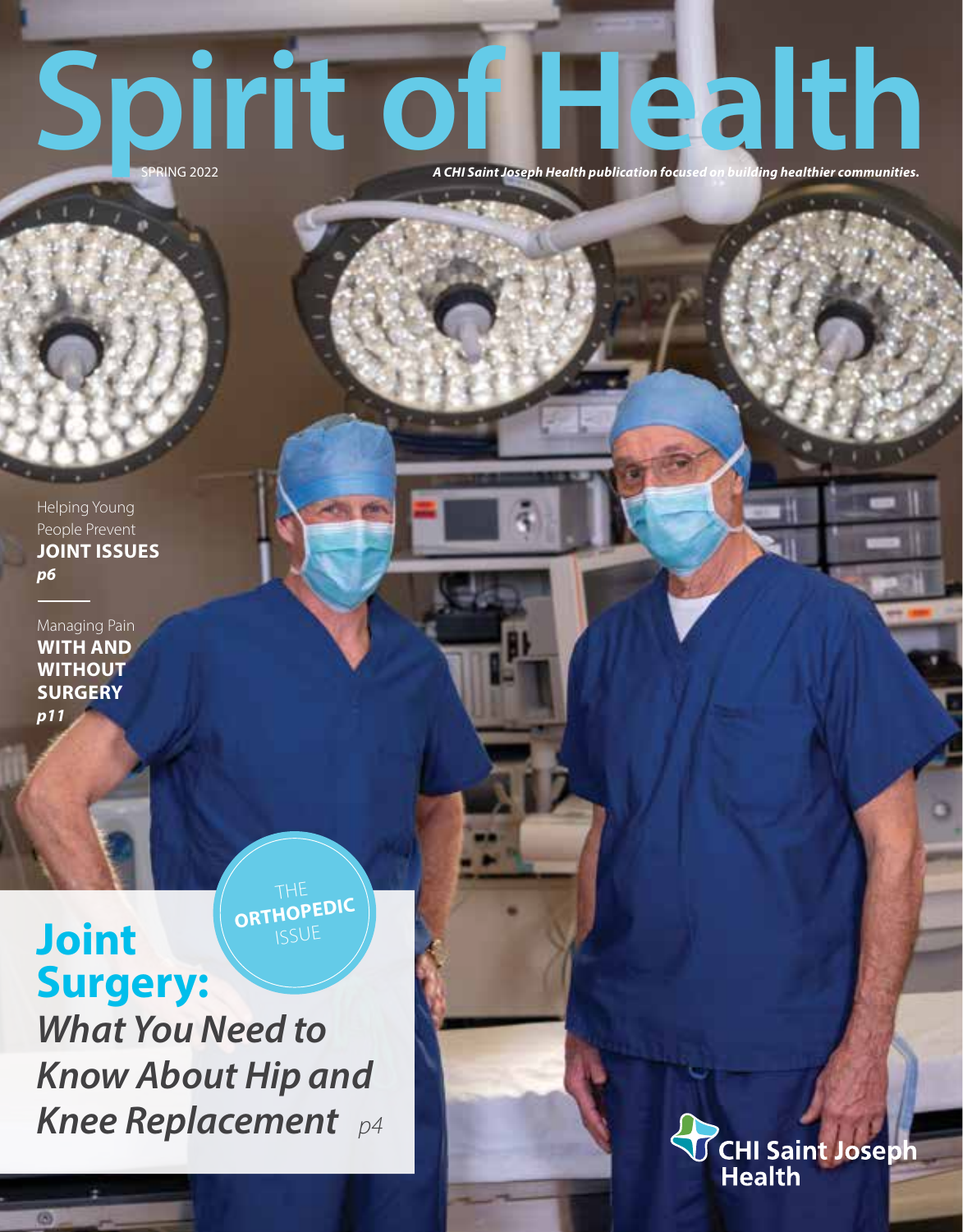#### **Dear** *Spirit of Health* **readers,**



Spring is the time when we can once again enjoy the warm Kentucky sunshine and the activities that abound in our beautiful home state. As we begin to forge ahead, very mindful

of the many learnings from the pandemic, we are beginning to again enjoy more in-person activities in our communities, a blessing and something that is so energizing.

We know that you, our patients and communities, rely on our team at CHI Saint Joseph Health to help maintain your optimal levels of activity, and we are honored to support your overall health and wellness.

In this issue of *Spirit of Health*, our physical therapy experts offer tips on resuming those spring and summer activities with guidance on how to avoid injury. Our orthopedic doctors provide insights into when to seek care and what level of care is helpful.

We are proud to introduce you to three members of our incredible team from across the state. Aqeel Mandviwala, MD, a pulmonologist in London, was recognized as the CHI Saint Joseph Health physician of the year; Shelly Sanders, APRN, FNP-C,

a cancer practitioner and the manager of our cancer center at Saint Joseph Mount Sterling, is our advanced practice provider of the year; and Lynn Howard, RN, a critical care nurse at Flaget Memorial Hospital, is our employee of the year.

Our dedicated coworkers, providers, patients and our ministry as a whole, are also supported in many ways through the CHI Saint Joseph Health Foundations. We know there are many reasons people give, and CHI Saint Joseph Health is blessed to have many benefactors who give of their time and their treasure — for this we are so very grateful.

Lee and Julia Hall have been active on the Saint Joseph Hospital Foundation board for several years – Lee is a former chair and Julia is currently on the board. In 2018, they honored the giving legacy of their parents and provided funding for a new surgery waiting room at CHI Saint Joseph Hospital. You can read more about their inspiring story in this issue.

May we all have a healthy and peaceful spring season. Thanks to each of you for your continued support of this ministry, and for entrusting us as your partner in health.

Anthony (Tony) A. Houston, Ed.D., FACHE Chief Executive Officer CHI Saint Joseph Health

#### **In This Issue**

- **3** Train Smart to Stay in the Game
- 4 Does Hip or Knee Pain Affect Your Daily Life?
- **6** You're Never Too Young to Take Care of Your Joints
- 7 Our Spirit of Service
- 8 Hometown Hero
- **9** Driven to Care
- 10 Nurturer by Nature
- $11$  A Variety of Options for Managing Joint Pain
- 12 Is It Time for Foot Surgery? Healing With Dry Needling
- 13 How We Serve
- 14 The Spirit of Giving Learned From a Young Age
- 16 Hello Humankindness

*Spirit of Health* is a quarterly publication produced by the Marketing and Communications division of CHI Saint Joseph Health for communities throughout central and eastern Kentucky and these facilities: Continuing Care Hospital at Saint Joseph Hospital, Flaget Memorial Hospital, Saint Joseph Berea, Saint Joseph East, Saint Joseph Hospital, Saint Joseph Jessamine, Saint Joseph London, Saint Joseph Mount Sterling, Women's Hospital at Saint Joseph East and Taylor Regional Hospital. If you have questions about the content of the publication or would like to stop receiving it, please email us at contactus@ catholichealth.net.

#### *Spirit of Health* Spring 2022

**Jeff Murphy** Vice President Marketing and Communications

**Mary Branham** Communications Director

**Chris Schmitt** Marketing Director

#### Cover

Patrice Beliveau, MD, and Jean-Maurice Page, MD, have served southeastern Kentucky as orthopedic surgeons for decades. They are part of a team that has seen Saint Joseph London recognized by both The Joint Commission and Anthem Blue Cross and Blue Shield as a Blue Distinction Center for Knee and Hip Replacement. *Photo by Mark Mahan.*

CHI Saint Joseph Health complies with applicable federal civil rights laws and does not discriminate on the basis of race, color, national origin, age, disability or sex. For more information, see the link on our homepage at CHISaintJosephHealth.org.

CHI Saint Joseph Health cumple con las leyes federales de derechos civiles aplicables y no discrimina por motivos de raza, color, nacionalidad, edad, discapacidad o sexo. ATENCIÓN: si habla español, tiene a su disposición servicios gratuitos de asistencia lingüística. Llame al

1.859.313.1000.

注意:如果您说中文,可为您提供免费的语言援助服务。拨打 1.844.513.7037 路易斯维尔市 场,1.844.540.1781 中部/东部市场。 CHI Saint Joseph Health 遵守适用的联邦民权法,不因种族、肤色、国 籍、年龄、残疾或性别而歧视他人。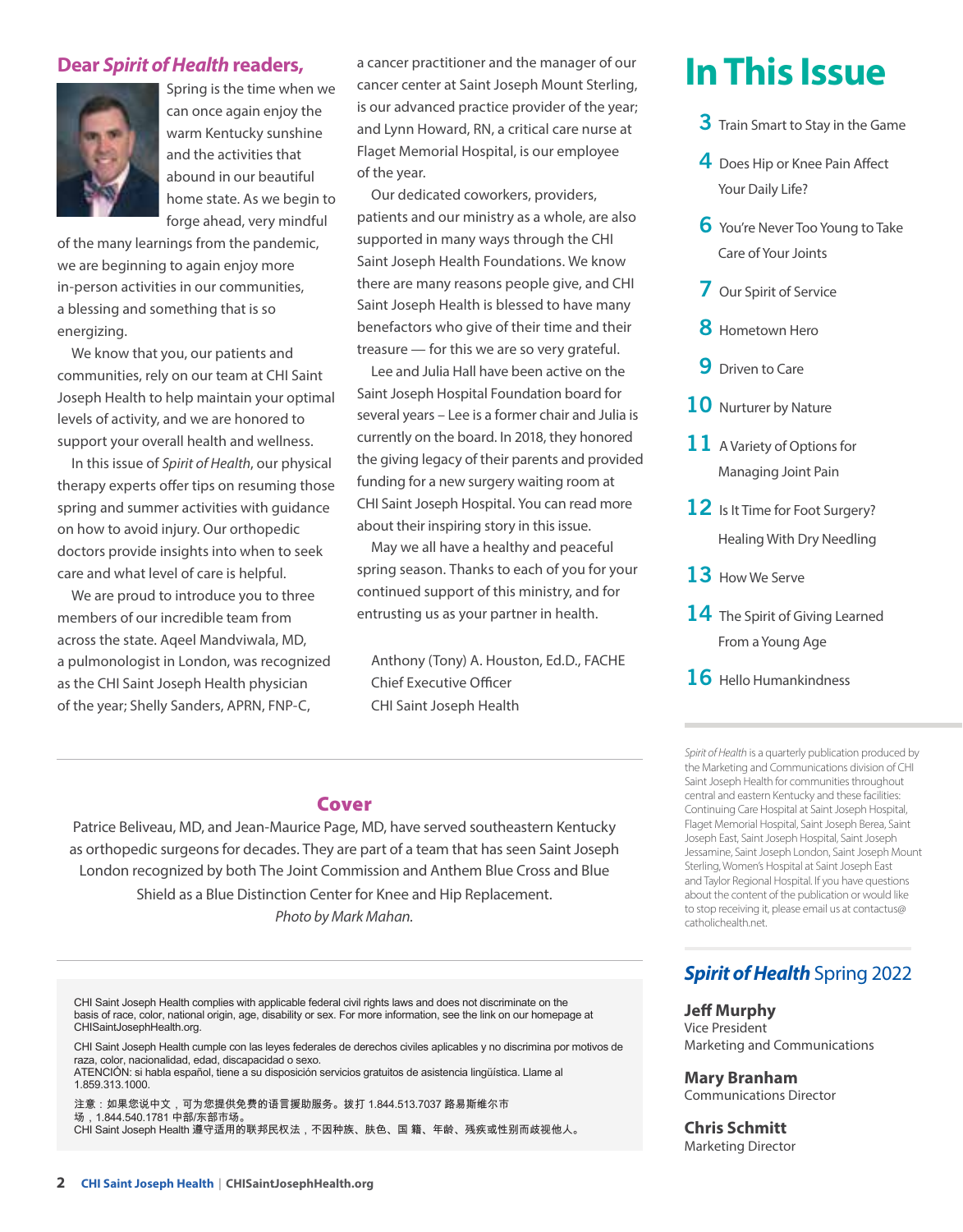### **Train Smart to Stay in the Game**

The physical therapy experts at CHI Saint Joseph Health offer tips to keep athletes healthy and active.

Spring weather brings a surge of athletic activities, including running, golf, baseball and soccer. Sports can be an important part of a healthy lifestyle when played smartly. Stay active long-term with suggestions from our physical therapists.

#### Running

Running is a popular exercise that requires no equipment, but injuries knee pain, shin splits, Achilles tendonitis, bursitis, plantar fasciitis, hamstring strains, stress fractures and ankle sprains — can happen if you're not careful.

"Injuries occur without proper recovery time or when an athlete tries to increase their distance, frequency or speed without proper training," said Jennifer Burus, PT, NCS, CHI Saint Joseph Health – Outpatient Rehabilitation. "I see people trying to progress too quickly, instead of giving their bodies time to adapt to new challenges."

- Strengthen your core through cross training. Strengthening your core and lower body can help you run more efficiently and reduce risk of injury.
- Replace running shoes every 350 to 500 miles of training or every six to nine months.



#### Baseball

Overuse injuries of the shoulder and elbow are common and typically occur when a player throws too many pitches in one day or does not rest between sessions.

"Baseball players at high risk for injury include those who play more than eight months out of the year, pitch on multiple teams, don't follow recommended league pitch counts or rest days, and have improper throwing mechanics," said Will Montgomery, PT, DPT, Saint Joseph Hospital, Lexington. "Young athletes looking to advance frequently specialize in a single sport. Yet these athletes are more likely to be

> injured, are limited to the skill set developed with one sport, and are more likely to develop burnout."

> > Montgomery recommends physical therapy to help reduce pain, improve range of motion, build strength and identify abnormal or asymmetrical movement patterns.

#### Golf

Golf is a low-impact sport, but it is not without risk. Repetitive movements and poor posture can lead to overuse injuries and knee, back and shoulder strains. Golfer's elbow — inflammation of tendons along the inside of the elbow is also common.

"Body awareness is very valuable when exercising to determine if the full body is participating in each movement," said Lauren Lunsford, PT, DPT, Saint Joseph Berea. "Core strengthening and body awareness are key for any athlete, particularly golf."

#### Soccer

Soccer athletes are prone to injuries such as heel and knee pain and lower extremity strains and sprains. Warmups, physical therapy and proper footwear are important for soccer players.

"Soccer players benefit from dynamic stretching before play," Lunsford said. "It is also important to

get appropriate sleep, nutrition and hydration outside of training."

**Ready for a therapy program made for you? Find the nearest physical therapy provider at CHISaintJosephHealth.org/physical-therapy.**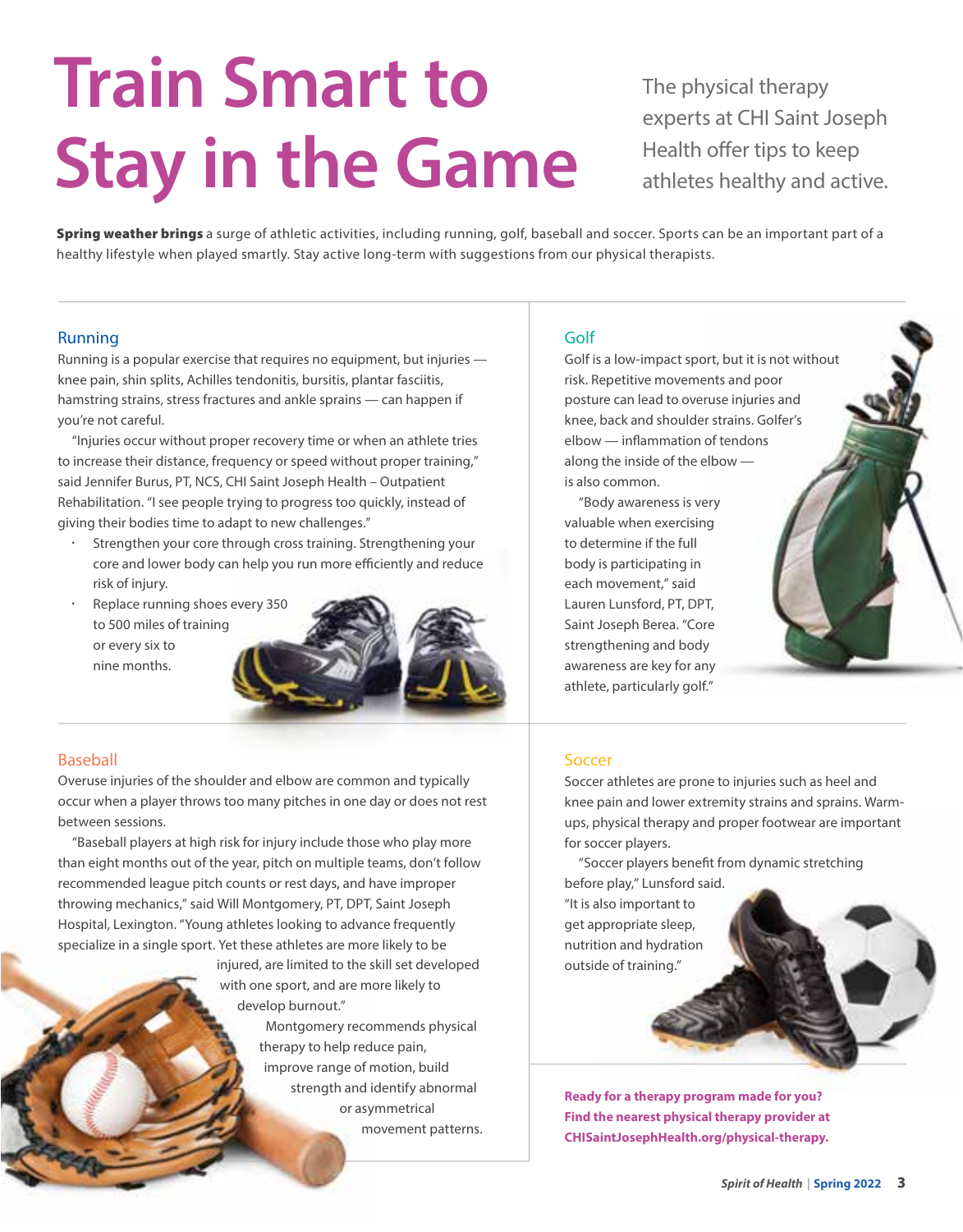### **Does Hip or Knee Pain Affect Your Daily Life?**

Advanced hip and knee replacements are available close to home.

Severe joint pain in the knees and hips can take a heavy toll on your life, but it doesn't have to. Joint replacement surgery is a safe and effective solution that has given millions of people the freedom to move and enjoy their favorite activities again.

Fortunately, residents of central and eastern Kentucky don't have to travel far to receive the highest level of care. The board-certified orthopedic surgeons at CHI Saint Joseph Health are specially skilled in using the most up-to-date technology to perform advanced hip and knee replacements.

"We're proud that Saint Joseph London has been recognized as a center of excellence for advanced total hip and knee replacement by The Joint Commission," said **Jean-Maurice Page, MD**, orthopedic surgeon at Saint Joseph London. "To get this certification, a facility has to prove that they have excellent care, fewer complications and infections, and quicker rehab. Those are things that patients look for, and that's what we do."

Saint Joseph London and Saint Joseph Hospital in Lexington are also Anthem Blue Cross and Blue Shield Blue Distinction Centers for Knee and Hip Replacement, so you can feel confident knowing you will receive exceptional care at CHI Saint Joseph Health.

#### Why Choose Joint Replacement?

Arthritis, injuries and other conditions that affect the joints can cause severe joint pain.

"There are many reasons why joint replacement might be a good option," Dr. Page said. "For hips and knees, arthritis is the most common condition that leads to joint replacement. But patients with fractures or injuries that don't heal properly can also benefit from hip or knee replacement."

If you experience pain and stiffness that affect your daily activities, inability to move the joint certain ways, or pain that doesn't improve with over-the-counter pain relief, see an orthopedic surgeon who can determine the cause of your symptoms and discuss your options, such as a partial or total joint replacement, joint repair or joint reconstruction.

If you decide to have a joint replacement, **Patrice Beliveau, MD**, orthopedic surgeon and chief of staff at Saint Joseph London, said all patients must be evaluated to ensure they are healthy enough to have the surgery.

"Patients with certain medical conditions, such as diabetes, must have the condition well controlled before surgery," Dr. Beliveau said. "If a patient has a body mass index over 40, they may need to lose weight first. We also have patients see a cardiologist to ensure their heart is in good condition."

#### Surgical Excellence

During a knee or hip replacement, the surgeon removes all or part of the damaged joint and cartilage and replaces it with a state-ofthe-art artificial joint. This can be done through different types of procedures, including advanced, minimally invasive surgery.

For example, the direct anterior total hip replacement allows the surgeon to replace the joint through a smaller incision in the front, which avoids causing damage to muscles and tendons. This type of procedure results in less pain and scarring, a shorter hospital stay, and easier, faster recovery, with less risk of complications.

"We use 3D, computer-guided navigation systems, which greatly increase precision," said James R. Rollins, MD, orthopedic surgeon at Saint Joseph Mount Sterling and Saint Joseph East in Lexington. "The artificial joint then lasts a lot longer."



James R. Rollins, MD

No matter which location you visit for a hip or knee procedure, the experienced team of

orthopedic providers will support you throughout your journey.

"We have a compassionate team that cares about our patients," Dr. Rollins said. "Most of us have been doing this for a long time, and we want to help people have a better quality of life."

**Visit CHISaintJosephHealth.org/joint-replacement to learn more.**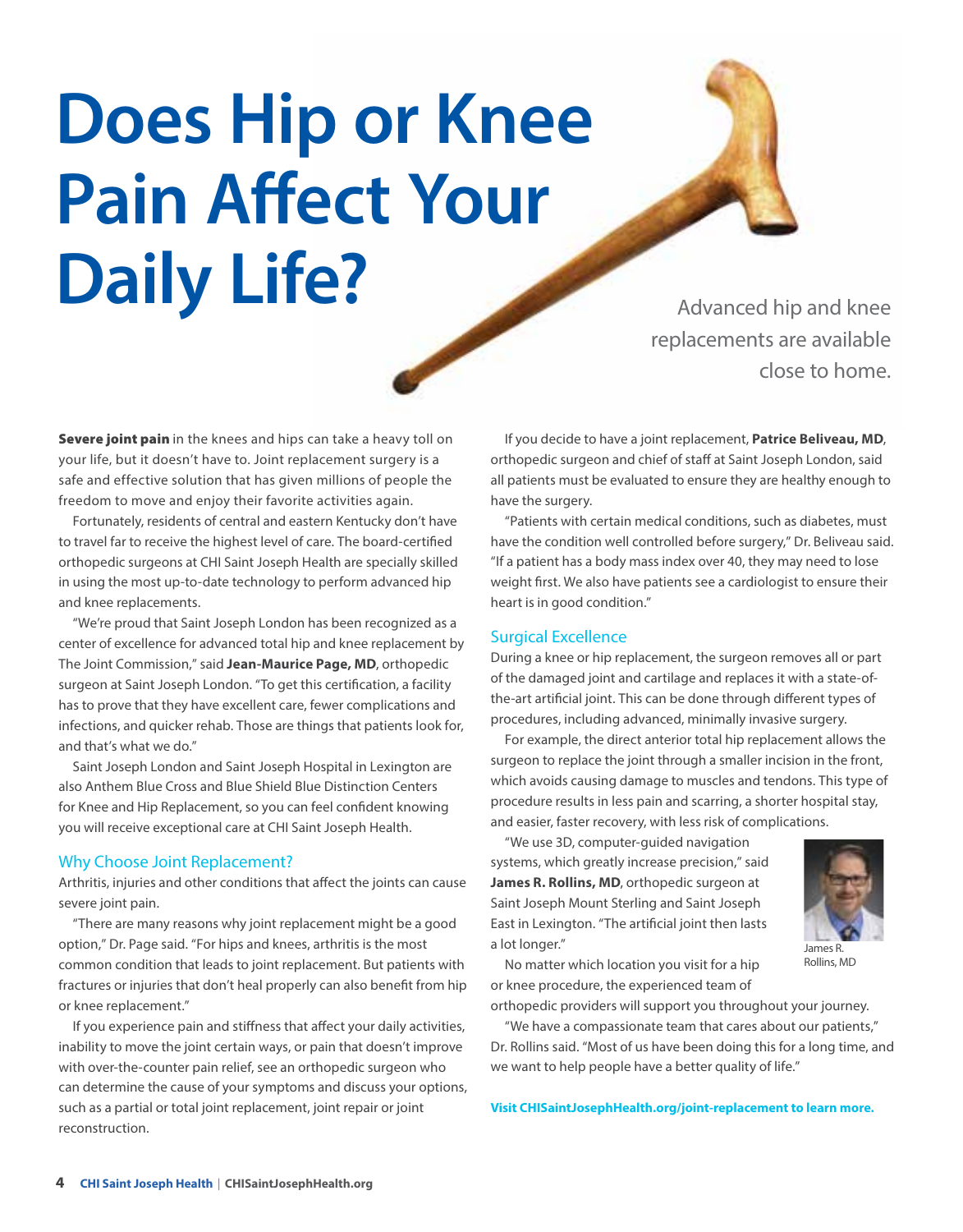**Some people worry they are too old for joint replacement surgery, but this type of surgery benefits older people — it gives them their mobility and independence back."**

> — Patrice Beliveau, MD, orthopedic surgeon and chief of staff at Saint Joseph London





#### **We do everything we can to minimize risk and achieve good outcomes."**

— Jean-Maurice Page, MD, orthopedic surgeon at Saint Joseph London

#### **The Joint Academy: Preparing for Your New Joint**

Before having joint replacement surgery, patients at CHI Saint Joseph Health enroll in the Joint Academy, which helps them get ready before and after surgery.

"It's an educational class designed to help patients prepare for their surgery," said Liz Lyons, BSN, RN, CRRN, ONC, OMS, orthopedic nurse navigator at Saint Joseph Hospital. "An orthopedic nurse navigator, occupational therapist and physical therapist share information that helps our patients and their caregivers know what to expect every step of the way."

The two-hour online class includes:

- Pre-op exercises and home care planning
- What to expect while in the hospital directly after surgery
- How to have a successful recovery, including nutritional needs and physical therapy

"The timeframe for recovery varies with each person, but most are able to walk and do basic tasks soon after surgery," Lyons said. "Patients typically return to their regular functional activity within 4-6 weeks. At the same time, studies show that improvements can be made for 12-18 months postoperatively."

Your personal nurse navigator is there to assist you every step of the way, answering your questions and helping to coordinate all aspects of your care before and after surgery.

"It's rewarding to walk with patients on a journey to 'get their lives back,'" Lyons said. "This surgery is a path toward being able to do the things they haven't been able to do."

**For more information about the Joint Academy, visit CHISaintJosephHealth.org/joint-replacement, then click on your facility to find the link for the Joint Academy at that location.**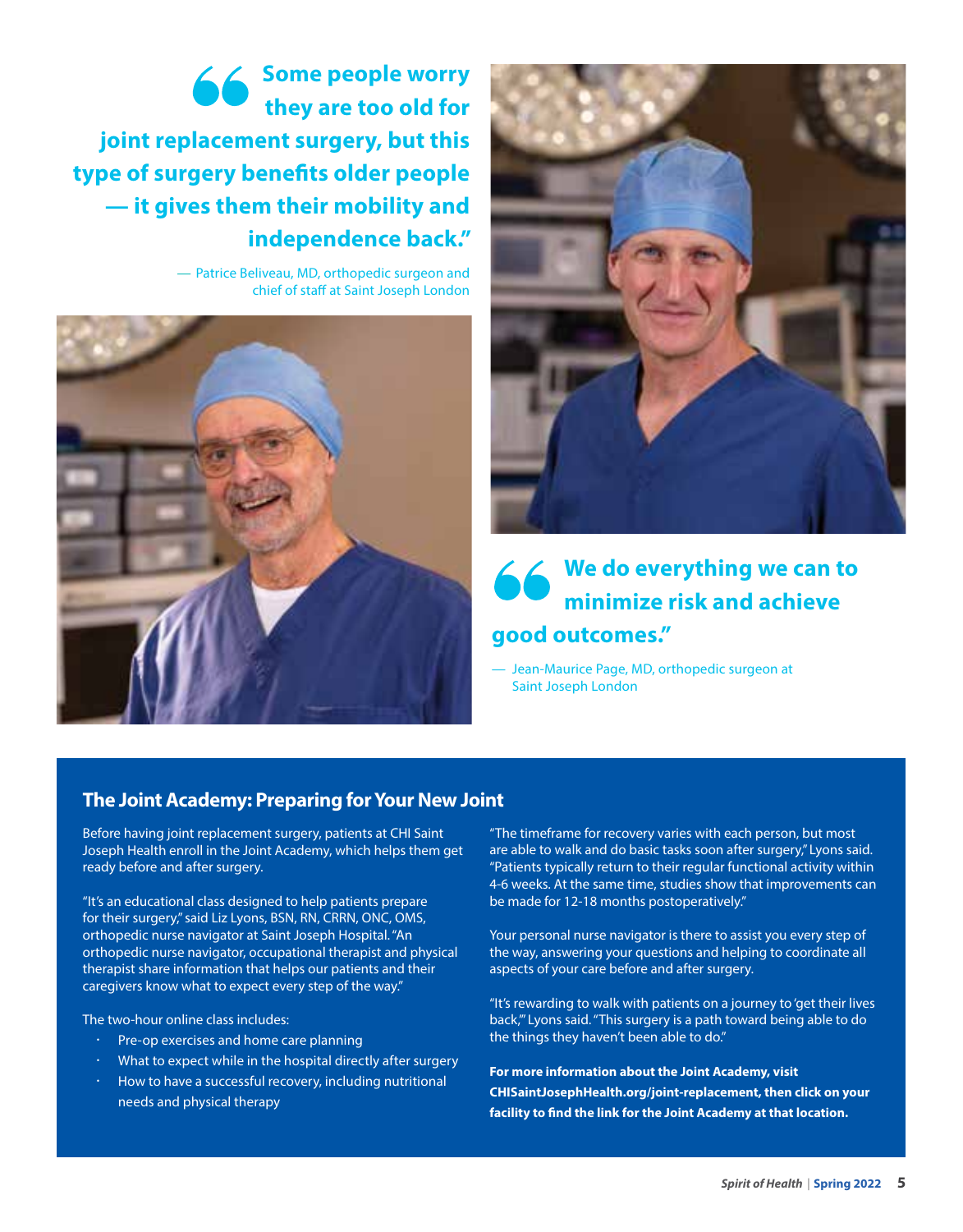### **You're Never Too Young to Take Care of Your Joints**

There are plenty of steps active people in their teens, 20s and 30s can take to reduce their risk of long-term joint pain.

**Kids are trying to compete at a higher level than they ever have in the past, and are pushing their bodies further than they've ever pushed them before. But that is precipitating more injuries, which has the potential to cause more long-term issues with the major joints."**

— Mark Duber, DO, chief of orthopedic surgery at CHI Saint Joseph Medical Group – Orthopedics in Bardstown and Lebanon

Joint care isn't something only older people need to think about. Young men and women, particularly those who are athletic, should protect their joints now to help avoid problems later.



Mark Duber, DO

"People are more active today than they've ever been, and sports are bigger than they've ever been," said **Mark Duber, DO**, chief of orthopedic surgery at CHI Saint Joseph Medical Group – Orthopedics in Bardstown and Lebanon. "But a lot of injuries can happen from playing too hard while younger, which can turn into a situation that requires something like a knee replacement down the road when you're older."

#### Prevention Is the Best Pain Relief

Sometimes injuries are not preventable, but working out properly can make a big difference.

"We have multiple programs to help decrease the risk of ACL tears in the knees," Dr. Duber said. "That entails therapy programs to improve the biodynamics of jumping so that when we jump and we come down, we're coming down in a more biomechanically sound fashion."

Combining low-impact exercise and strength training also helps build up muscles and increase flexibility, which protect your joints.



"Weight-bearing activity is good for bones and joints, and so is maintaining a healthy weight," said **Adam Franson, DO**, orthopedic surgeon at CHI Saint Joseph Medical Group – Orthopedics in London and Somerset.

"If an injury does occur, we have very modern surgical and nonsurgical ways to help patients improve and get them back into the game, but there's nothing better than prevention," Dr. Duber

said. "I highly recommend that people work with a physical therapist or a personal trainer at a well-reviewed gym to help set up a training program that works for their body to prevent injuries."



#### **When to See a Doctor**

Experiencing some temporary discomfort while working out is normal. But if you're having pain that affects your ability to engage in daily activities, talk to a doctor.

"Pain, instability and swelling are worrisome when they linger for a long time," Dr. Franson said. "But there are many nonsurgical options to consider before assuming surgery is your only option."

Symptoms to watch out for include:

- Joint instability
- Pain that goes beyond normal muscle soreness
- $\cdot$  Pain when squatting or using the stairs
- **Swelling**

"Always listen to your body," Dr. Duber said. "If your pain doesn't improve after limiting activity or taking anti-inflammatory medications, you should see a doctor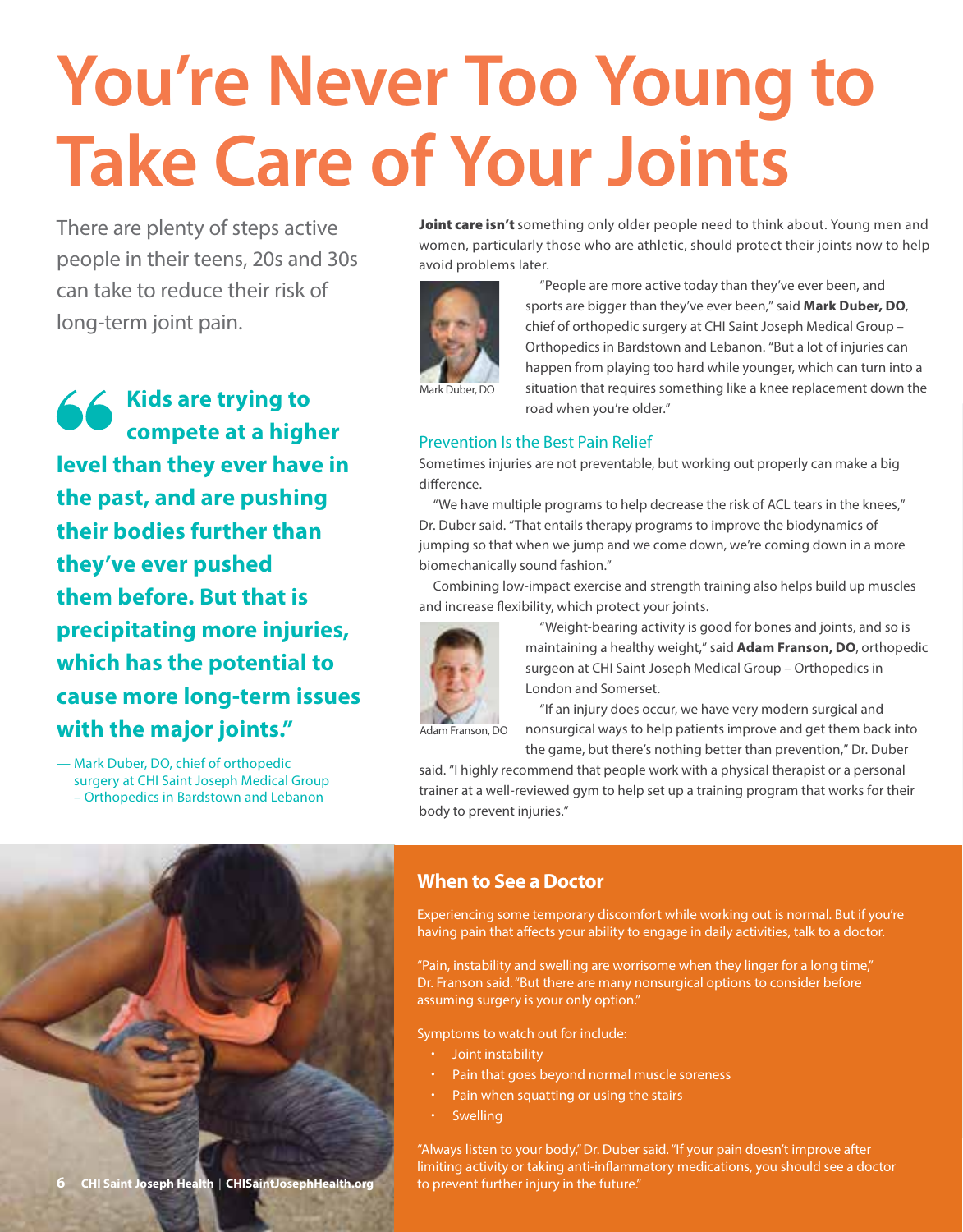# **Our Spirit of Service**

At CHI Saint Joseph Health, each employee leads as an embodiment of our values and faith. Many of our employees, including those featured here, answer the call to serve with compassion, integrity and humankindness.

**Aqeel Mandviwala, MD**, a pulmonologist, critical care and sleep medicine specialist at CHI Saint Joseph Medical Group – Pulmonology, is well-known and highly regarded for his tireless dedication to helping patients heal, particularly during extreme circumstances. When COVID-19 struck, for example, and hospital beds in the intensive care unit were filling up faster than ever before, Dr. Mandviwala was there with a prompt, unwavering commitment to every patient who needed him, including those he cared for at the outpatient clinic each day. Through it all, Dr. Mandviwala remained calm, focused and steadfast in his effort to deliver high-quality, compassionate care. *Read his story on page 8.*

*Photo by Mark Mahan*

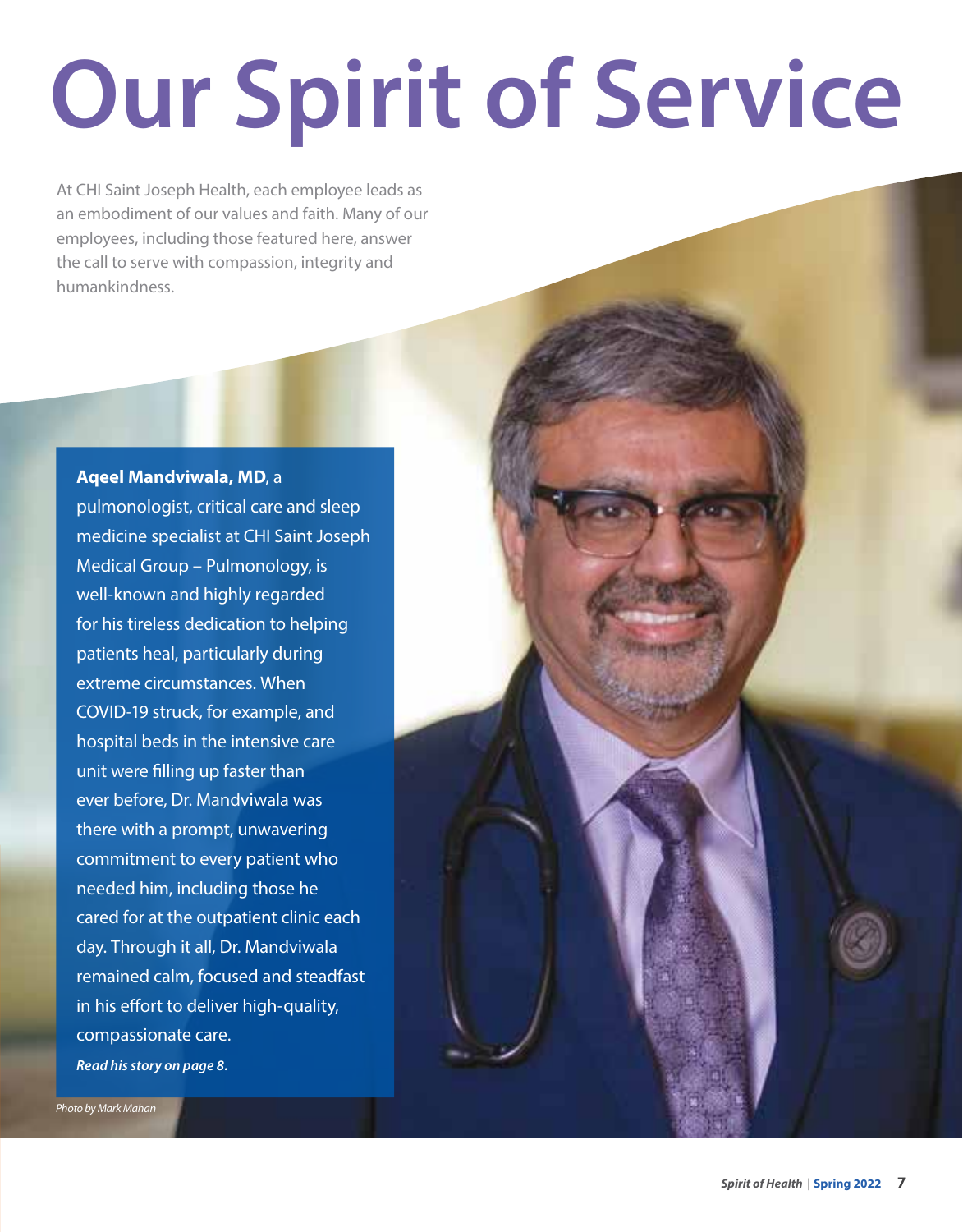### **Hometown Hero**

Born and raised half a world away from his adopted hometown of London, Kentucky, **Aqeel Mandviwala**, **MD**, has dedicated nearly half his life to caring for the residents of Laurel County and beyond.

#### **The community and Saint Joseph London administration have been amazing. If I had to do it again, I wouldn't think twice."**

— Aqeel Mandviwala, MD, pulmonary, critical care and sleep medicine specialist at CHI Saint Joseph Medical Group – Pulmonology, reflecting on more than 25 years of service (and counting) in London, Kentucky. Dr. Mandviwala is the 2021 Physician of the Year for CHI Saint Joseph Medical Group and CHI Saint Joseph Health.

Aqeel Mandviwala, MD, talked with Garrett Napier, RN, in the ICU at Saint Joseph London.

*Photo by Mark Mahan*

For Dr. Mandviwala, the journey to practice medicine took him from his native Pakistan, where he graduated from medical school, to the United Kingdom, where he trained to become a pulmonologist. Later, he came to the U.S. and, after completing a two-year residency, joined CHI Saint Joseph Health. A pulmonary, critical care and sleep medicine specialist at CHI Saint Joseph Medical Group – Pulmonology, Dr. Mandviwala has been part of the Laurel County community, where he and his wife raised their three children, since 1996.

"I've always received the utmost respect from the people I've taken care of, and that's a wonderful feeling," Dr. Mandviwala said. "I'm just a drop in the ocean, but I feel like I've made a difference in this community."

Dr. Mandviwala's impact was more than just a drop in the ocean during the COVID-19 pandemic, when cases were spiking and health care providers were desperately needed.

#### Doubly Devoted

In the spring of 2020, Dr. Mandviwala was often the only pulmonologist available at Saint Joseph London to care for patients in the intensive care unit (ICU) with COVID-19. In addition to managing the sickest patients in the hospital, Dr. Mandviwala continued to see patients in the outpatient clinic.

Balancing those responsibilities was especially challenging during the pandemic's delta variant surge last year, when Saint Joseph London had to open 12 additional ICU beds to supplement the 14 beds it already had. At one point, more than 20 patients were on ventilators. During the busiest times, Dr. Mandviwala performed the work of two pulmonologists.

"The days were long, and the biggest challenge was time," he said. "There were so many patients in the ICU, and they needed intubation and other procedures to help them breathe."



#### All Together Now

The pulmonology team at Saint Joseph London has since expanded with two more specialists to share the load with Dr. Mandviwala. His quiet devotion to patients earned him the 2021 Physician of the Year Award from CHI Saint Joseph Medical Group.

Grateful for the recognition, Dr. Mandviwala is quick to praise the ICU nurses, respiratory therapists and other providers who worked by his side, as well as fellow pulmonologists from Lexington. He also credits the flexibility of Kathryne Blair, MD, and Don Morring, MD, who transitioned from general surgery to serve as intensivists caring for ICU patients during the height of the pandemic, as well as Neil Patil, APRN, who also stepped up to help in the ICU.

"The nurses and respiratory therapists are also heroes," Dr. Mandviwala said. "I was just a small part of the team."

He also gives a heartfelt thank you to his wife, Shahnaz, who was "always supportive" during the toughest months of the pandemic.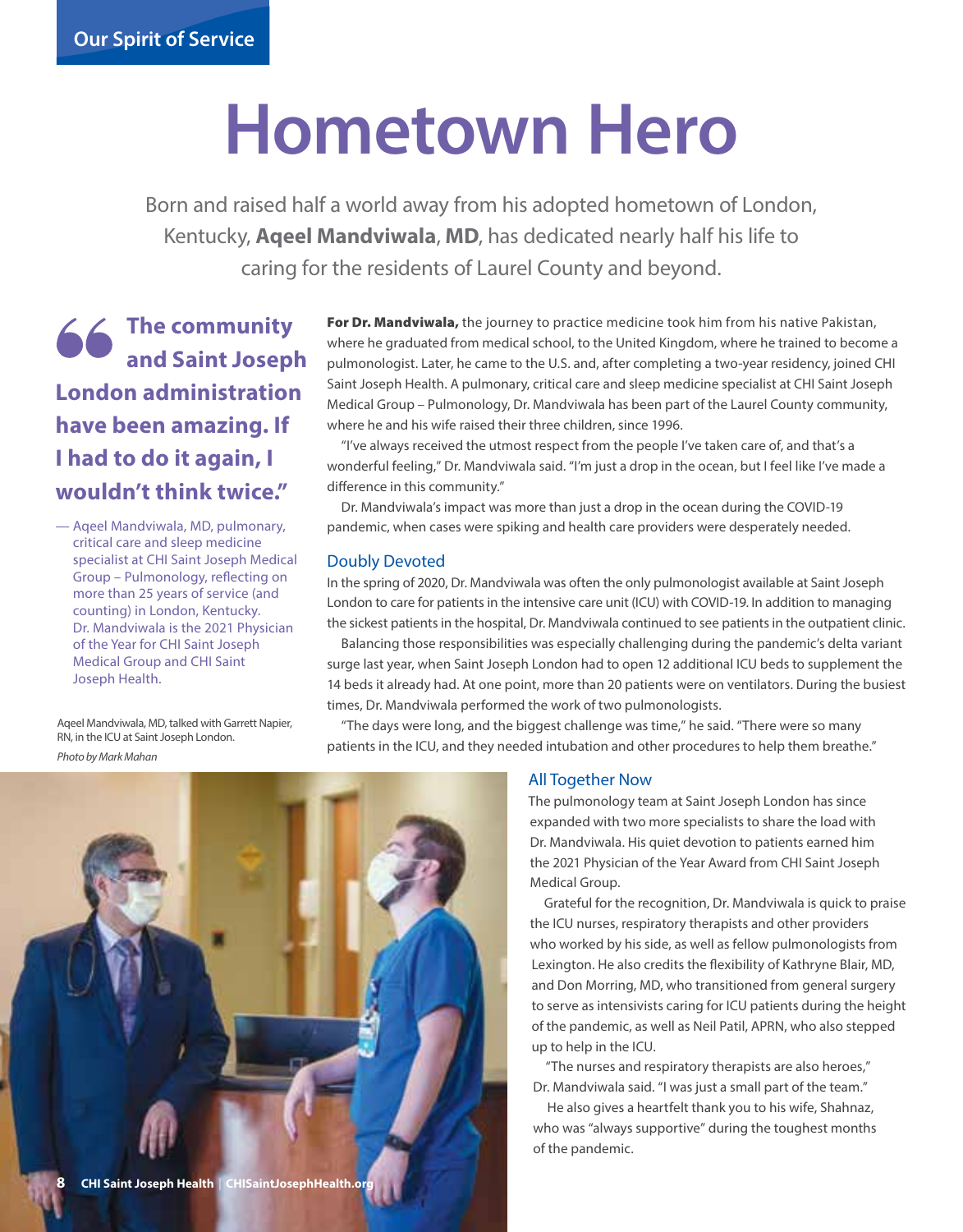

### **Driven to Care**

When a tragedy upended life for Shelly Sanders, APRN, FNP-C, she poured her heart and soul into building a bright future for her family. Now, she does the same when caring for patients at the cancer center she's helped to grow.

Mount Sterling native Shelly Sanders, APRN, FNP-C, manager of the CHI Saint Joseph Health – Cancer Care Center at Saint Joseph Mount Sterling, decided as a high school sophomore that she wanted to be a nurse, but not because of something she learned in a classroom.

"A good friend's mom was a nurse," Sanders said. "When I would stay at my friend's house, her mom would come home from work and tell stories about what she did that day. That intrigued me."

#### A Challenging Path

After Sanders became a nurse, she joined Saint Joseph Mount Sterling in 1998. Since then, she has served in a variety of clinical and managerial roles. Her professional journey also included considerable adversity.

"Eleven years ago, my husband died suddenly, and I had four kids to raise while working on my bachelor's degree," Sanders said. "I finished my degree, waited a couple of years and then decided to go back to school to become a nurse practitioner. I had great support from family and friends, and I give all glory to God for getting me to where I am now."

Sanders has been caring for patients with cancer since 2017, shortly after she became a nurse practitioner.

#### Local Cancer Care Expands

Saint Joseph Mount Sterling has been home to an oncology clinic for

10 years, but cancer services have expanded since Sanders began. The Cancer Care Center, which features chemotherapy, hematology services, social services, dietary consultations and genetic counseling, hosts a medical oncologist three days per week.

Sanders said she really enjoys building relationships with patients — she sees them for follow-up appointments and chemotherapy education — and delivering care that takes the whole person into account. Her commitment to the people in her care earned her the 2021 Advanced Practice Provider of the Year awards for Saint Joseph Mount Sterling and all of CHI Saint Joseph Health.

"I was surprised and humbled by the recognition, but I don't do this job for awards," Sanders said. "I do it because I love my work, hospital and community. The awards were icing on the cake, and I'm so appreciative. I've worked hard to get to this position."

#### Some Well-Deserved Personal Time

Traveling and spending time with family, including her two young grandchildren, are favorite pastimes for Sanders, and this summer, she'll do both during one special trip. In June, Sanders will wed her fiancé, with whom she shares a farm — and a love of exploring new places.

"I love to spend my free time traveling and going to the beach, when I get the opportunity, especially with my family," she said.

The newlyweds will spend their honeymoon in Puerto Rico, and a dozen family members will be by their side.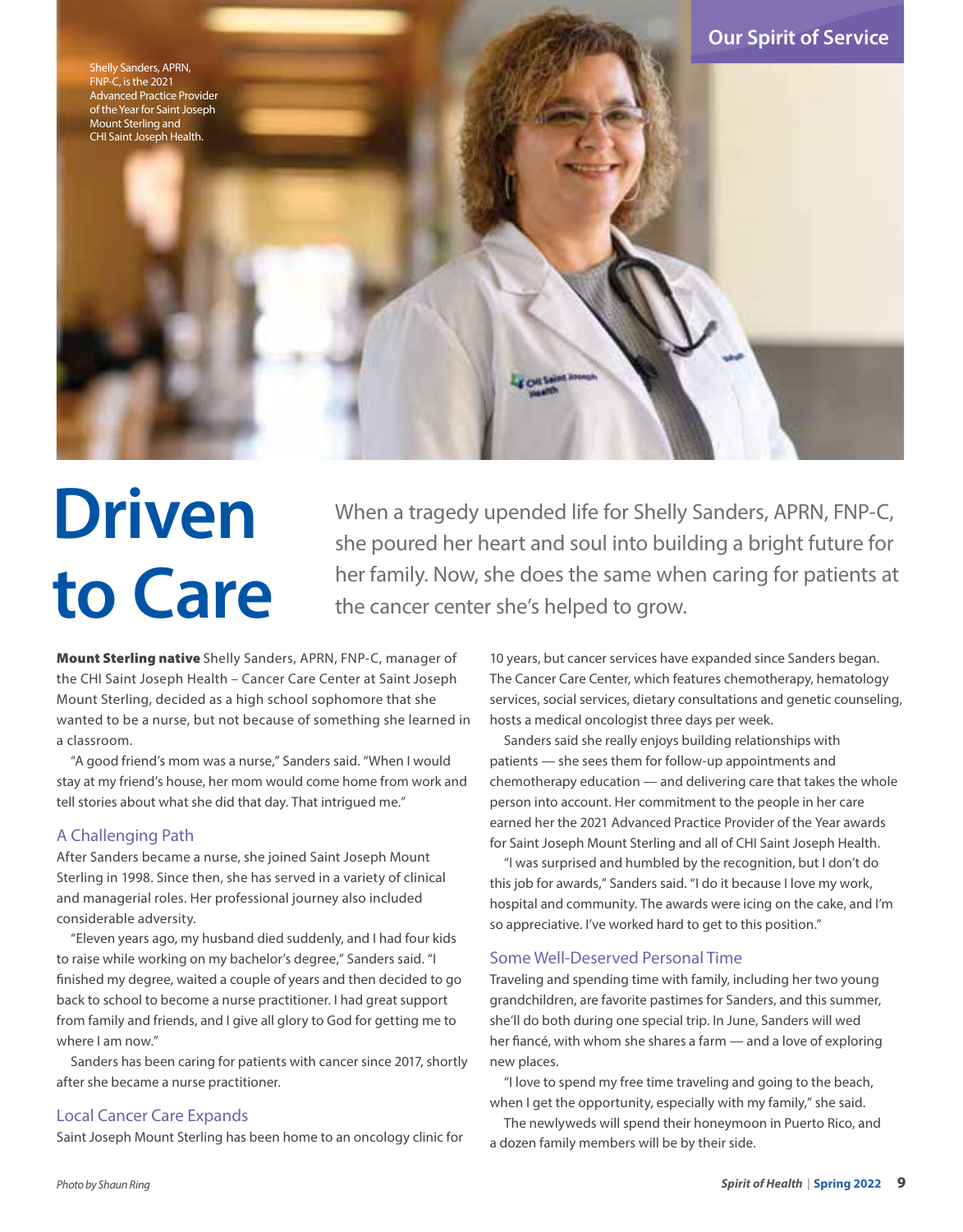### **Nurturer by Nature**

Caring for others comes naturally for Flaget Memorial Hospital intensive care unit (ICU) nurse Lynn Howard, RN.

"One of the reasons I went into nursing is because I've always been a nurturer," said Lynn Howard, RN, ICU nurse at Flaget Memorial Hospital in Bardstown. "I've always enjoyed taking care of others when they need help."

Sixteen years ago, a need for nurses in the Flaget Memorial Hospital ICU led Howard to accept a role caring for the sickest patients, and she never looked back.

"I've stayed an ICU nurse because it's fast-paced, interesting and challenging," Howard said. "There's always something new to learn or see."

Howard monitors and assesses patients' conditions and adjusts their care, if necessary. Some patients may receive mechanical ventilation or intravenous medication, and Howard helps manage these treatments. Importantly, she collaborates with physicians and other providers to deliver and advocate for the best care possible.

#### Leaning on Each Other

Serving in the transitional care unit as well as the ICU, Howard relishes the close-knit nature of the hospital and community.

"I value working in the community where I grew up," she said. "I also love the family atmosphere at Flaget Memorial Hospital. There's terrific teamwork among the different departments and health care disciplines."

That cooperative spirit helped sustain and inspire Howard during the COVID-19 pandemic, which she called the most challenging stretch of her career. During the delta variant surge last year, the ICU cared for a record number of patients on ventilators and high-flow oxygen.

"It was overwhelming to care for such a large number of patients at once," Howard said. "I got through that time because I work alongside an awesome group of people."

#### Honored for Exceptional Care

Howard's value is not lost on her fellow employees either. Her organization, positivity, empathy and can-do attitude are just some of the qualities that earned her the 2021 Employee of the Year awards for Flaget Memorial Hospital and CHI Saint Joseph Health. In addition, *Louisville Business First* magazine honored her as part of a select

group of frontline health care heroes at a reception and awards ceremony in February.

"I was surprised to receive the awards and also honored and appreciative of the recognition," Howard said. "It's important to have a great group of co-workers around you, and I have that at Flaget Memorial Hospital."

Howard spends her free time with family and is looking forward to spending warm summer days with them and relaxing by the pool with a good book. She's certainly earned it.

**During the COVID-19 pandemic, I've been inspired by the strength of my patients and their families. They motivate me to give more and try harder to do a better job."**

— Lynn Howard, RN, intensive care unit nurse at Flaget Memorial Hospital

*Photo by Mark Mahan*

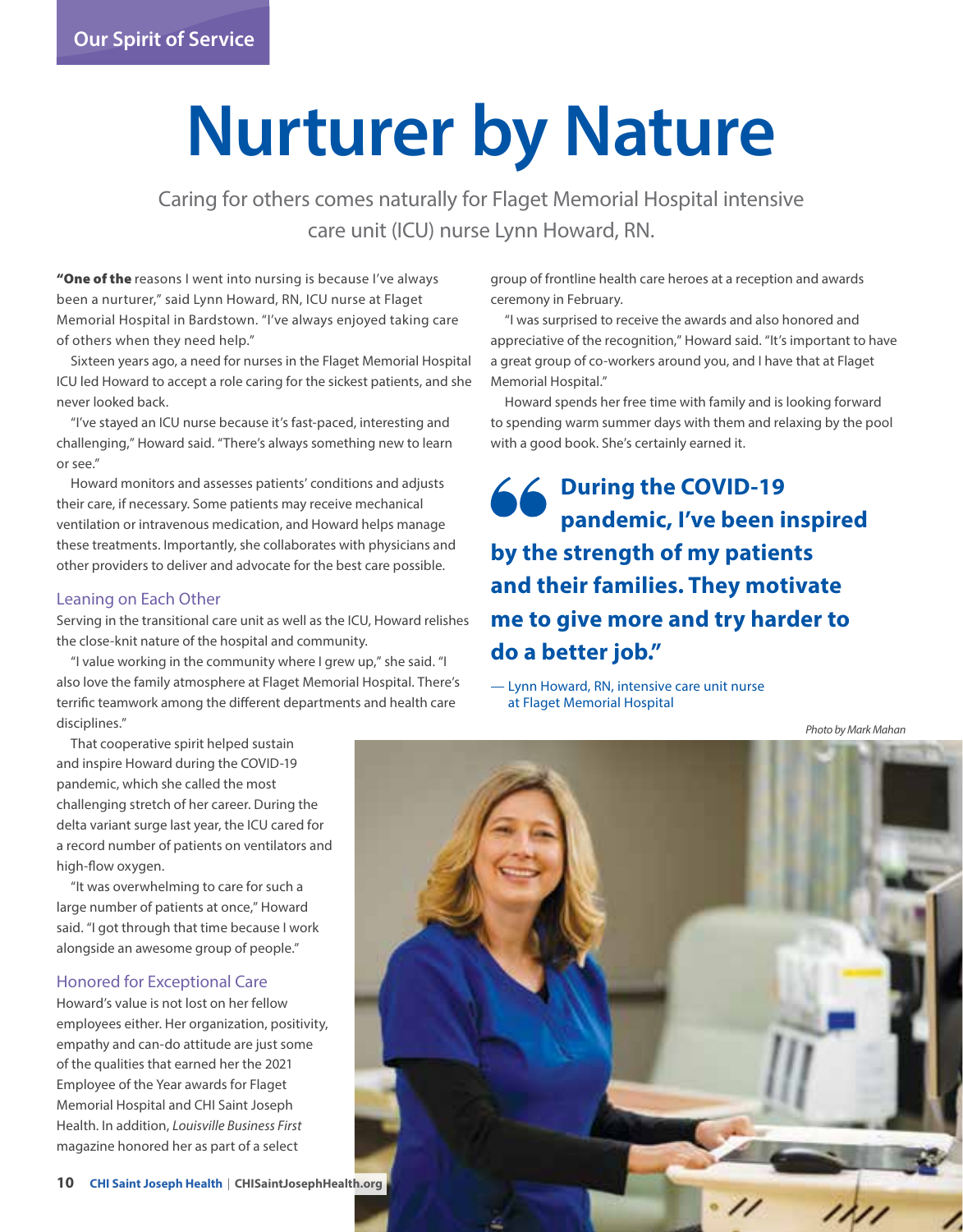### **A Variety of Options for Managing Joint Pain**

Whether surgical or nonsurgical, there are many effective ways to help relieve your joint pain.

#### **New Opioid Prescribing Guidelines on the Horizon**

The Centers for Disease Control and Prevention (CDC) is in the process of revising its guidelines for prescribing opioids. While still in draft form, the new guidelines would allow for opioid tapering instead of the strict caps recommended now.

"The new guidelines are aimed at helping people who truly need opiates maintain access to them," said **Benjamin Sloop**, **MD**, medical director at CHI Saint Joseph Health – Pain Management Center in Lexington. "They also suggest that providers start with a conservative treatment plan, and if that can serve patients, we don't need to prescribe opiates."

For joint pain, the CDC also suggests medication-free treatments, such as massage, physical activity and heat therapy.

If joint pain makes it difficult for you or a loved one to move and participate in the activities you enjoy, don't face it alone. Expert, compassionate help is available at CHI Saint Joseph Health Pain Management Centers in Lexington, Bardstown and Berea.

"I hate to think that there are people who live in pain every day thinking there's nothing that can help them," said **Benjamin Sloop**, **MD**, medical director at CHI Saint Joseph Health – Pain Management Center in Lexington. "We are here to help. We make an individualized plan for each patient. We take all of the patient's concerns and personal needs into account when we make a treatment plan."

Traci Cooke, supervisor at the CHI Saint Joseph Health – Pain Management Center in Lexington, explained how pain management programs are carefully selected and individualized because everyone's needs are unique.

"There are many people who live with chronic pain that affects their quality of life," Cooke said. "Here at CHI Saint Joseph Health, we have a variety of different treatment options for patients with all different types of pain."

#### Available Treatment Options

A variety of conditions can cause joint pain, including arthritis, injuries, cancer and more. At CHI Saint Joseph Health Pain Management Centers, treatment options include:

- Anti-inflammatory medications
- Injectable therapies, including steroid injections
- Pain medication programs
- Radiofrequency ablations
- Referral programs for surgery or physical and occupational therapy
- Spinal cord stimulators
- Trigger point injections, which are injections into the muscle

Advanced treatment options, including radiofrequency ablation and spinal cord stimulators are also available when appropriate. Radiofrequency ablation is a procedure most often used to treat larger joints, such as the knees. High-frequency energy passes through a needle inserted next to a nerve near the joint to interrupt pain signals and provide relief.

Spinal cord stimulators provide a mild electric current to the spine to block nerve impulses. Patients are first fitted with a trial stimulator. If it provides relief, a permanent stimulator is implanted during a short outpatient surgery.

**Learn more at CHISaintJosephHealth.org/lexington-pain-management.**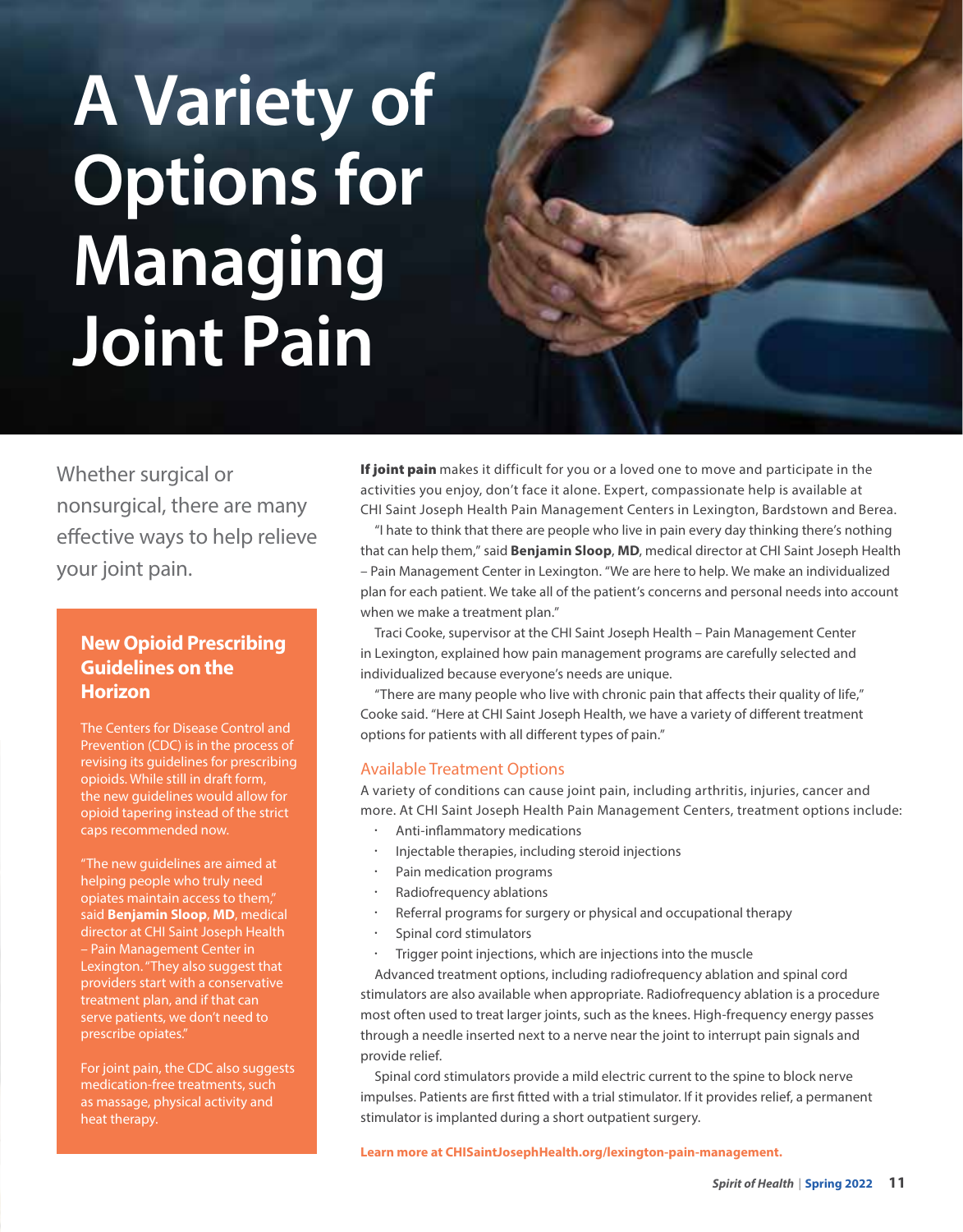### **Is It Time for Foot Surgery?**

Some podiatry issues can be treated with rest and over-the-counter pain medication, while others may need surgical treatment to ease pain and regain mobility.

If your feet hurt - from injury, genetics or daily habits - relief is possible.



"The best thing anyone can do for their feet is to be proactive," said **Jan Veloso**, **DPM**, podiatrist at CHI Saint Joseph Health. "If you start having any new pain, lumps or bumps, get it checked out." Some podiatry issues can be prevented by avoiding high heels and easing into new exercise routines to avoid injuries. Wearing orthotic inserts

Jan Veloso, DPM

can also help. But conditions such as bunions and hammertoes can be more complicated.

#### Bunions

A bunion happens when the big toe moves out of alignment. Symptoms include a bony bump at the base joint of the big toe, difficulty wearing regular shoes and redness along the bony formation. Surgery can involve removing the bony bump, realigning the joint, and balancing the tendons and ligaments around the joint.

#### Hammer Toe

Hammer toe is a bone deformity, usually on the second toe, that makes the toe face downward. It can be painful and reduce mobility. Birth defects and wearing high heels or shoes that are too small are some of the causes. Surgery involves shifting the bones and realigning the tendons and ligaments around the joint.

Dr. Veloso urges people with foot pain to seek help.

"We can find out if it is something we should take care of immediately or if it is something we can monitor," he said. "At the very least, we can help with the pain or keep it from getting worse."

**Make an appointment with a podiatry specialist at CHISaintJosephHealth.org/find-a-provider.**

### **Healing With Dry Needling**

Some patients with pain find relief with a physical therapy treatment called dry needling.

If you experience acute or chronic pain, dry needling might be a solution. The procedure involves the insertion of thin, medication-free needles — hence the name "dry" needles into areas of muscle called trigger points to lessen pain and improve range of motion.

"Dry needling can help treat many types of discomfort, including headaches and pain in the neck, shoulders, arms, back and legs," said Michael Milanoski, DPT, supervisor of rehab therapy services at Saint Joseph Mount Sterling.

#### Good Points

Specially trained physical therapists perform dry needling at CHI Saint Joseph Health – Outpatient Rehabilitation locations in Mount Sterling, Berea and Flemingsburg. The procedure is available as a standalone treatment or as part of a longer physical therapy session.

Prior to treatment, patients undergo a physical exam to determine where to insert the needles and how many to use. Milanoski said the number of dry needling treatments prescribed varies and is based on several factors, including age and whether the pain is acute or chronic.

"Importantly, the needles don't hurt while going through the skin, although some individuals may experience a mild burning sensation or muscle twitching," Milanoski said. "Dry needling is a great tool for improving acute or chronic conditions as part of a physical therapy program."

**To learn more about CHI Saint Joseph Health Outpatient Rehabilitation and find a location near you, visit CHISaintJosephHealth.org/otptspeech.**

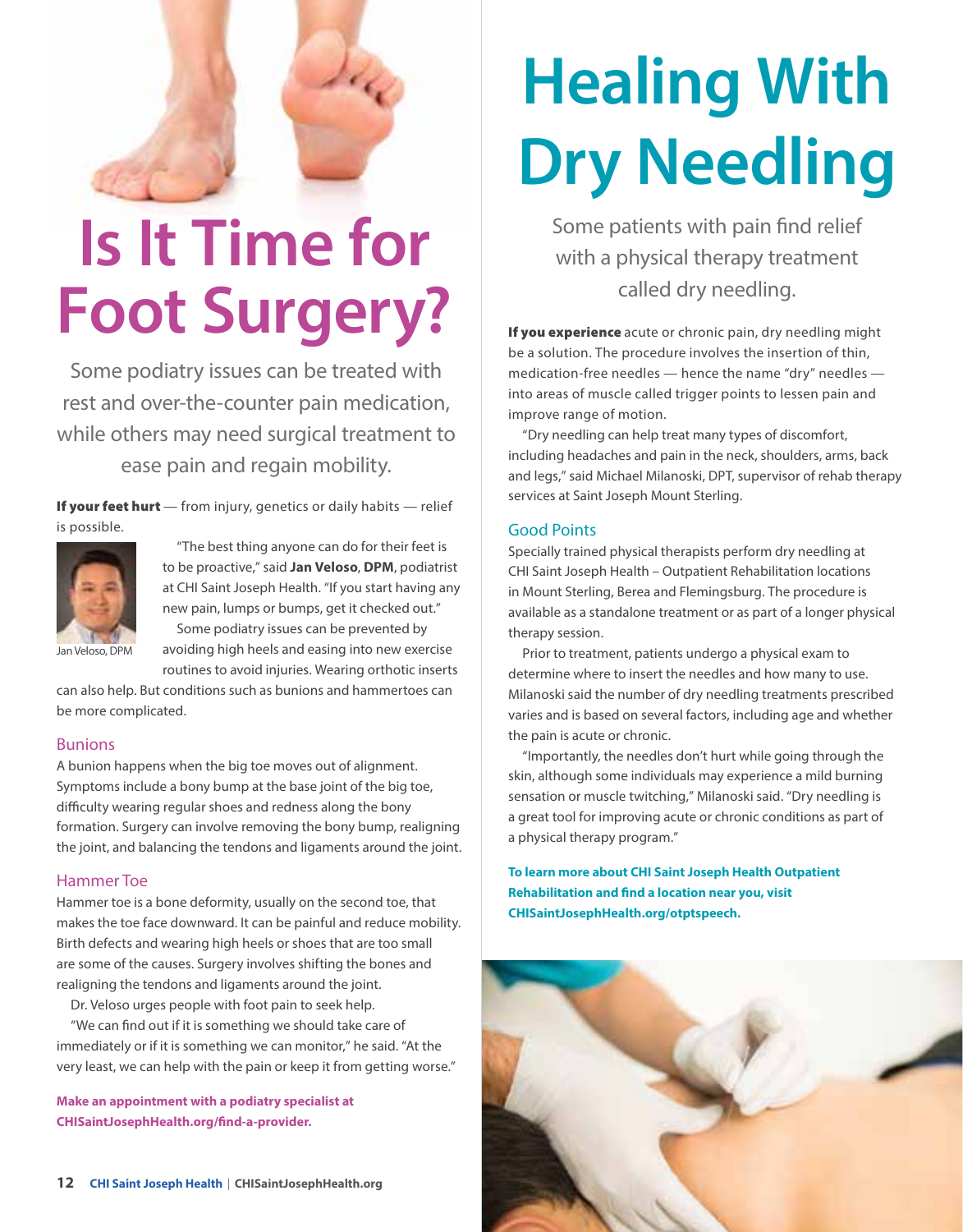## **How We Serve**



**National Wear Red Day:** Facilities throughout CHI Saint Joseph Health, including Saint Joseph Berea and Saint Joseph Mount Sterling, pulled out the red on Feb. 4 to recognize American Heart Month by wearing red on National Wear Red Day.





**Health Care Heroes:** To recognize the important contributions National Guardsmen have played at Saint Joseph Hospital throughout the pandemic, CHI Saint Joseph Health CEO Anthony Houston, EdD, FACHE, and Lewis Perkins, RN, vice president of patient care services and chief nursing officer at Saint Joseph Hospital, presented them with Health Care Hero pins.



**SOUPer Bowl:** Saint Joseph Mount Sterling held its Sixth Annual SOUPer Bowl food drive in February and set a record with 901 cans collected to benefit the local food pantry, the Sterling Community Food Coalition.



**An A for Flaget:** Flaget Memorial Hospital last fall received an A safety grade from Leapfrog. Staff members came together to celebrate the achievement — it was the fourth time in three years Flaget has received an A. The Leapfrog Group assigns a letter grade to hospitals across the country based on over 30 national performance measures.



**Volunteers at the Gift Shop:** Volunteers now operate gift shops at all CHI Saint Joseph Health facilities. The gift shops at Saint Joseph East and Saint Joseph Hospital reopened in February under the management of the Volunteer Guild.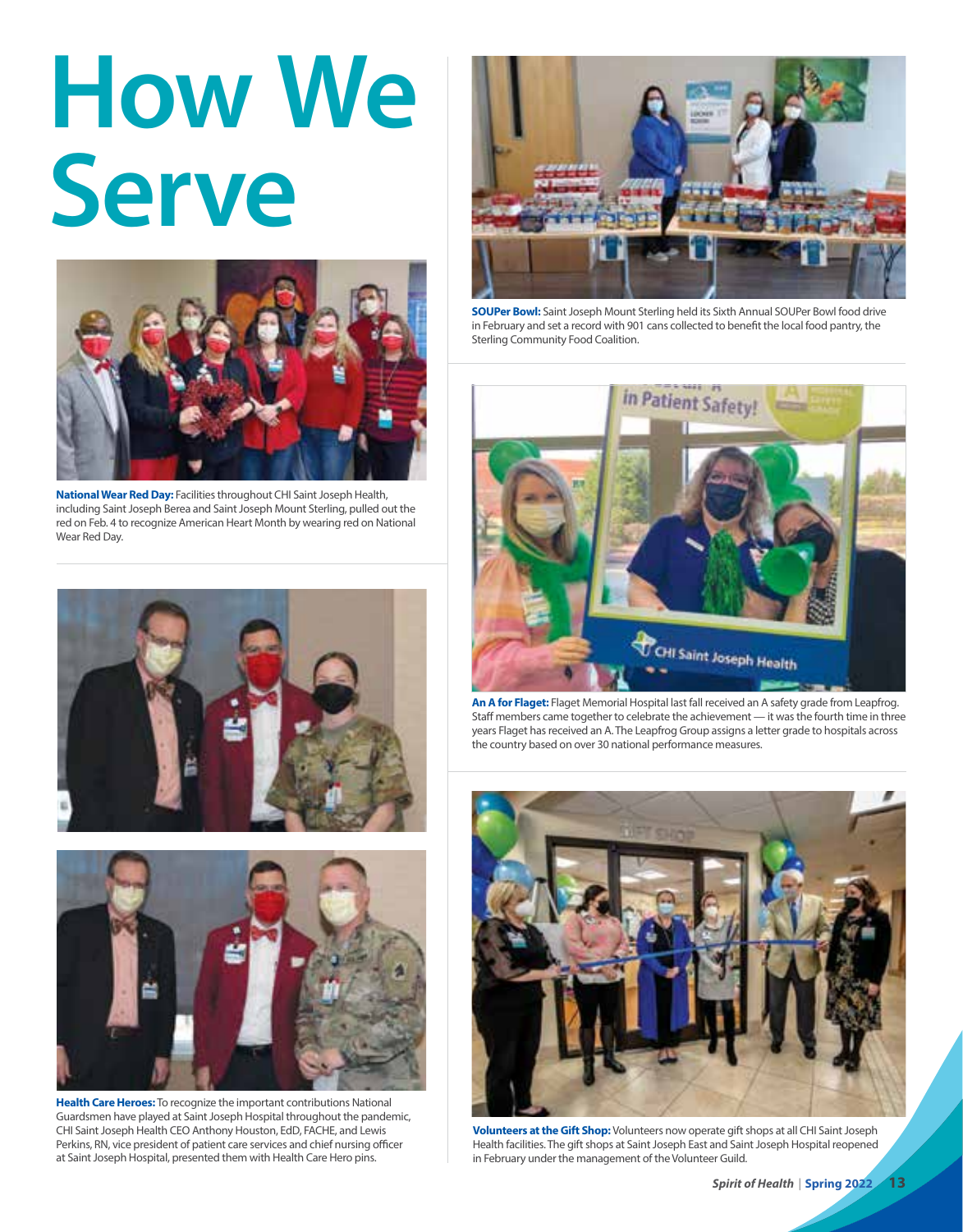

### **The Spirit of Giving Learned From a Young Age** The Hall family spreads goodwill<br>from one generation to the next. from one generation to the next.

Stephanie Hall, left, Lee Hall, Pearce Hall, Bob Hall, Robert Hall, Julia Hall and Helen Hamilton were among those cutting the ribbon on the new Bob and Bonnie Hall waiting room at Saint Joseph Hospital in 2019.

*Photos are by Abby Laub*

Over the years, both Bob and Bonnie Hall had had life-saving surgeries and procedures performed at Saint Joseph Hospital, Lee and Julia said. Bonnie Hall died in 2017. In 2018, Lee and Julia, inspired by their parents, wanted to do something for the hospital in their honor.

#### Extending Hospitality

In discussions with the Saint Joseph Hospital Foundation, Lee and Julia settled on something that mirrored what their family did well — hospitality.

"The waiting room was where we had spent countless hours. We believed that could be a good way to provide hospitality to people in a hospital setting," Julia Hall said.

The siblings liked that the renovated surgery waiting room would serve people from throughout Kentucky, and searched for photographs that would relate to Kentuckians from not only central Kentucky, but also from other parts of the state. "I wanted people, no matter where they're from, to be able to find a little corner in

People have different reasons for giving back to an organization. Siblings Lee and Julia Hall learned it at a young age, just by seeing the spirit of giving of their parents, Bob and Bonnie Hall. The Lexington couple set the example for unselfish giving whenever they attended church.

"Julia and I were always taught through demonstration the importance of giving," Lee Hall said. "They (their parents) demonstrated that by doing without things they would have liked to have to give to the less fortunate or to somebody doing a service or ministry important to them."

So when Lee Hall was asked to join the Saint Joseph Hospital Foundation board of directors, he could not say no. He's a former chair of the board.

"I'm Catholic, so being able to serve on the board of Lexington's preeminent hospital, but also Lexington's Catholic hospital, was something that was important to me … to see that type of Christian care extended through the ministry," he said.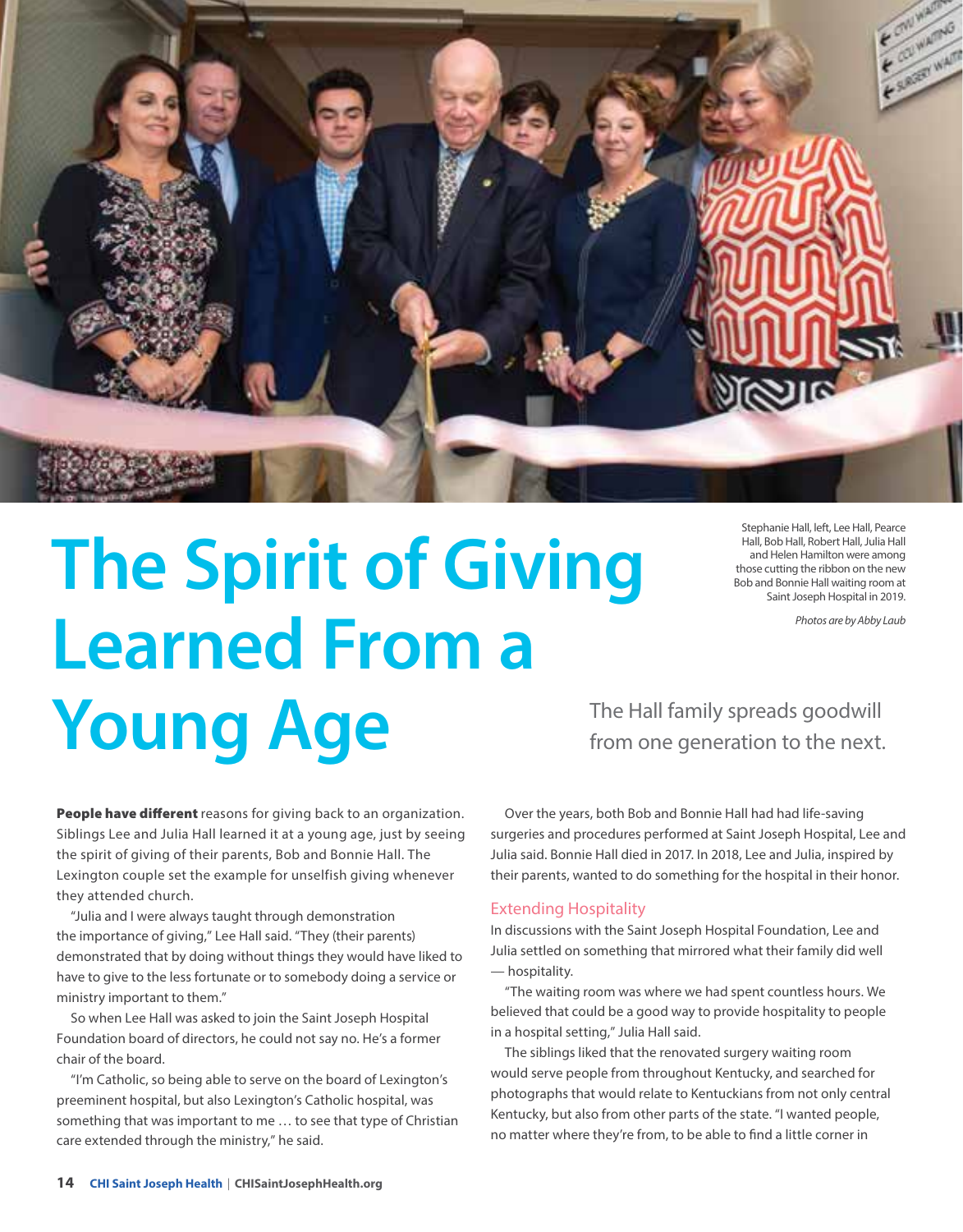





#### **Humankindness Havens Help Patients in Need**

CHI Saint Joseph Health hospitals are offering Humankindness Havens to provide assistance to patients in need who are being discharged from the hospital. The resource room at each facility will offer a box containing food for two to three days, some basic articles of clothing and an informational card with local resources to help meet patients' long-term needs.

Humankindness is woven into CHI Saint Joseph Health's values of Compassion, Inclusion, Integrity, Excellence and Collaboration, and the Havens are another way CHI Saint Joseph Health is committed to demonstrating humankindness in every key aspect of service provided to our communities.

**The Humankindness Havens are a joint project of the CHI Saint Joseph Health Healthy Communities program and the CHI Saint Joseph Health Foundations. To donate to the program, visit CHISaintJosephHealth. org/waystohelp, select a foundation, click Donate Today and choose Humankindness Havens from the dropdown menu.** 

Top left: Lee Hall with his sons Robert and Pearce in the foreground. Top right: Robert Hall with his grandfather, Bob Hall, during the celebration.

Lower: Artist Bill Shipley, pictured with Bob Hall, with one of his photos that hang in the Bob and Bonnie Hall waiting room. *Photos by Abby Laub*

there," she said, "to provide a few minutes of escape or comfort to be surrounded by in that room."

The Bob and Bonnie Hall waiting room opened in October 2018.

"It's a way we honor two people who have been just perfect examples of selfless giving over the course of my lifetime," Julia said. "For us to do something that provides someone else a source of comfort honors my mom and dad."

The Halls believe being a part of a philanthropic organization is more than just attending meetings — you should fully participate, Julia said. She's now a member of the Saint Joseph Hospital Foundation board.

#### A New Way to Help

When the pandemic turned philanthropy upside-down, canceling many big events like the Saint Joseph Hospital Foundation Gala in 2020, Foundation staff launched a new fundraiser to help patients of CHI Saint Joseph Health facilities. The Evening of Hope, first held in May 2021, offers an opportunity for donors to gather at small dinner parties to get together and hear about the work of, and patients served by, the Foundation.

Lee Hall and his wife, Stephanie, were among the hosts for the inaugural event last year and plan on participating in some way this year. "It had a more intimate, casual experience to talk about the mission of the Foundation," he said.

Julia will host a dinner party this year. She said the Evening of Hope, "really lends itself to more meaningful conversations."

"Giving back is important to us," Lee Hall said. "Seeing the example set by our parents, it was just something that osmotically took off on its own within our own lives."

**To learn more about the event, visit CHISaintJosephHealth.org/ eveningofhope.**